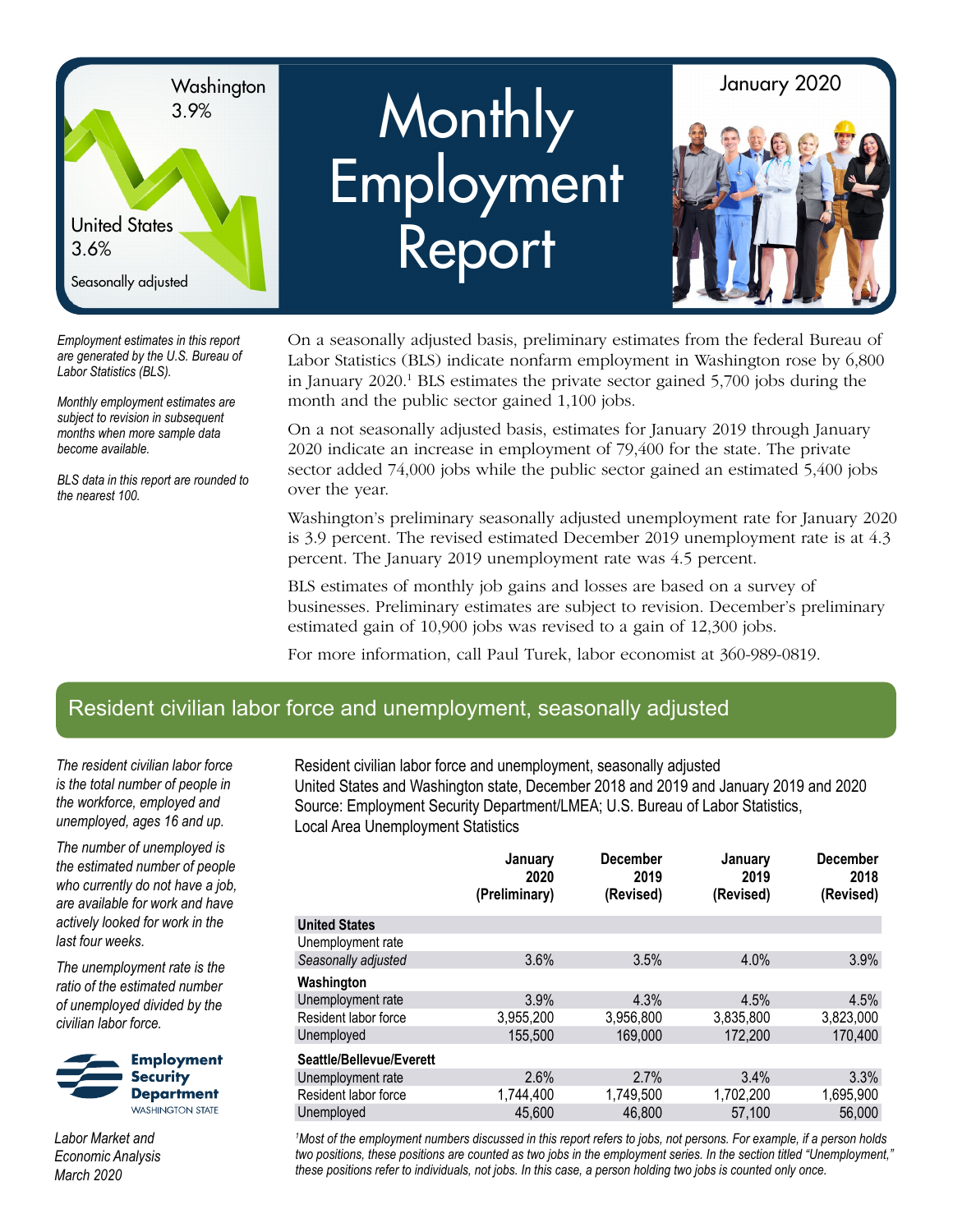## Unemployment, seasonally adjusted

The BLS estimates Washington's preliminary seasonally adjusted unemployment rate for January 2020 is 3.9 percent. The revised estimated December 2019 unemployment rate is 4.3 percent.

According to BLS estimates, the number of unemployed people fell by 13,500 in January 2020 compared to December 2019. At the same time, the number of employed people rose by an estimated 11,900. Overall, this amounted to a decrease of 1,600 people in the labor force.

The preliminary January 2020 unemployment rate is a 0.6 percentage point lower than the January 2019 rate of 4.5 percent. Unemployment rates, seasonally adjusted

U.S., Washington and Seattle, January 2016 through January 2020 Source: Employment Security Department/LMEA; U.S. Bureau of Labor Statistics, Local Area Unemployment Statistics



January 2020 preliminary unemployment rates:

U.S. (preliminary) 3.6% Washington (preliminary) 3.9% Seattle area (preliminary) 2.6%

## Employment change and moving average, seasonally adjusted

Based on BLS estimates, Washington state nonfarm employment increased by 6,800 jobs from December 2019 to January 2020.

Recent employment change:

November 2019: up 13,000 jobs (revised)

December 2019: up 12,300 jobs (revised)

January 2020: up 6,800 jobs (preliminary)

Monthly employment change and three-month moving average, seasonally adjusted Washington state, January 2018 through January 2020

Source: Employment Security Department/LMEA; U.S. Bureau of Labor Statistics, Current Employment Statistics



**2 Monthly Employment Report for January 2020**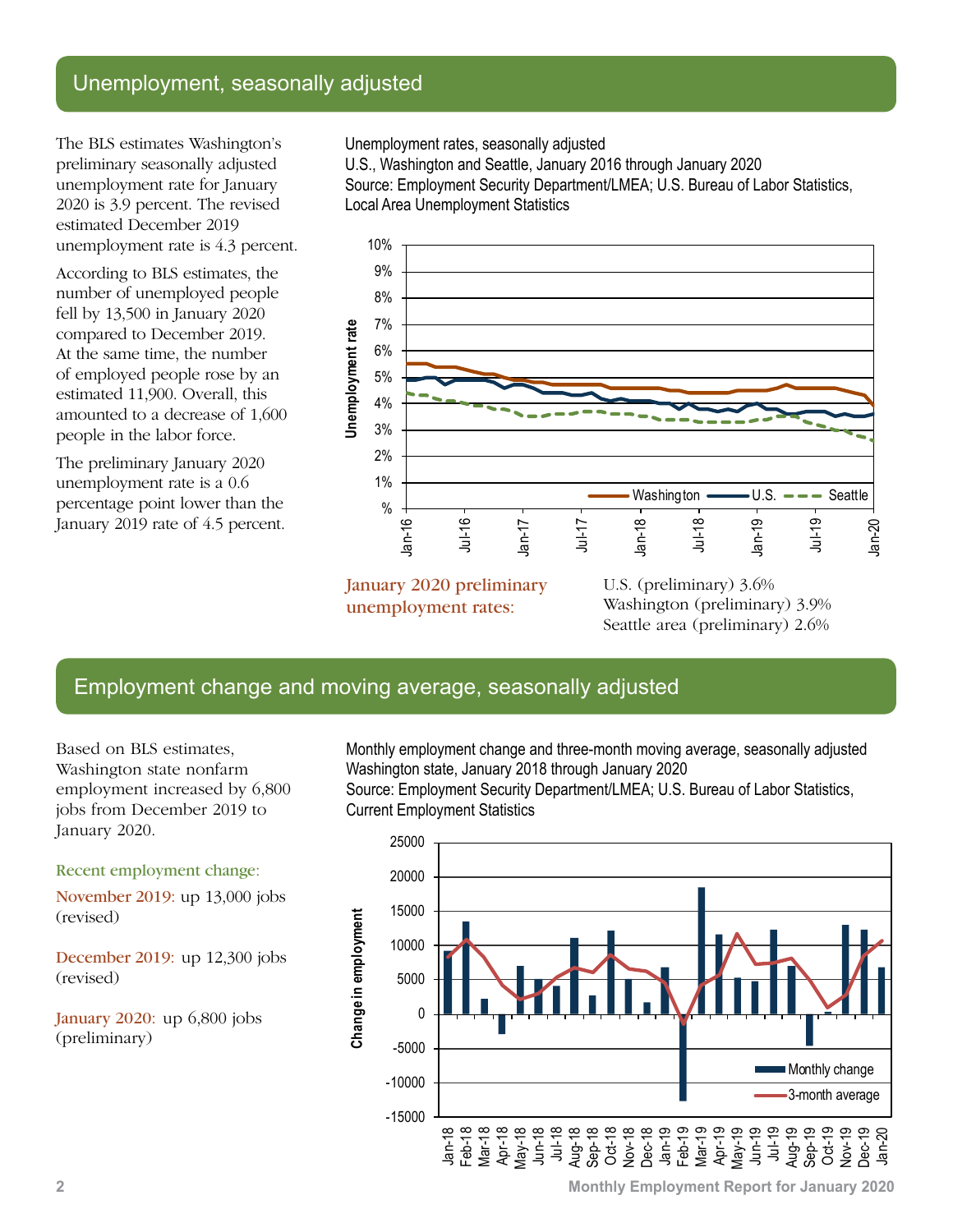### Employment and unemployment, seasonally adjusted

#### March 2008

(start of recent employment recession in Washington) Nonfarm employment: 3,008,000 Unemployment rate: 4.8%

#### February 2010

(end of recent employment recession in Washington) Nonfarm employment: 2,824,000 Unemployment rate:  $10.4\%$ 

January 2020 (preliminary) Nonfarm employment: 3,513,500 Unemployment rate: 3.9% Nonfarm employment and unemployment rate, seasonally adjusted Washington state, January 2014 through January 2020 Source: Employment Security Department/LMEA; U.S. Bureau of Labor Statistics, Current Employment Statistics, Local Area Unemployment Statistics



## Understanding what seasonally adjusted means

Over the course of a year, the size of the state's labor force and the levels of employment and unemployment undergo sharp fluctuations due to such seasonal events as changes in weather, reduced or expanded production, harvest, major holidays and the opening and closing of schools. The effect of such seasonal variation can be very large; seasonal fluctuations may account for as much as 95 percent of the month-to-month changes in unemployment at the national level. Because these seasonal events follow a more or less regular pattern each year, their influence on statistical trends can be eliminated by adjusting the statistics from one month to the next. These adjustments make non-seasonal developments, such as declines in economic activity, easier to spot. For example, the large number of youth entering the labor force each June is likely to obscure any other changes that have taken place relative to May, making it

difficult to determine if the level of economic activity has risen or declined. However, because the effect of students finishing school in previous years is known, the statistics for the current year can be adjusted to allow for a comparable change. The adjusted figure provides a more useful tool with which to analyze changes in economic activity.

Source: U.S. Bureau of Labor Statistics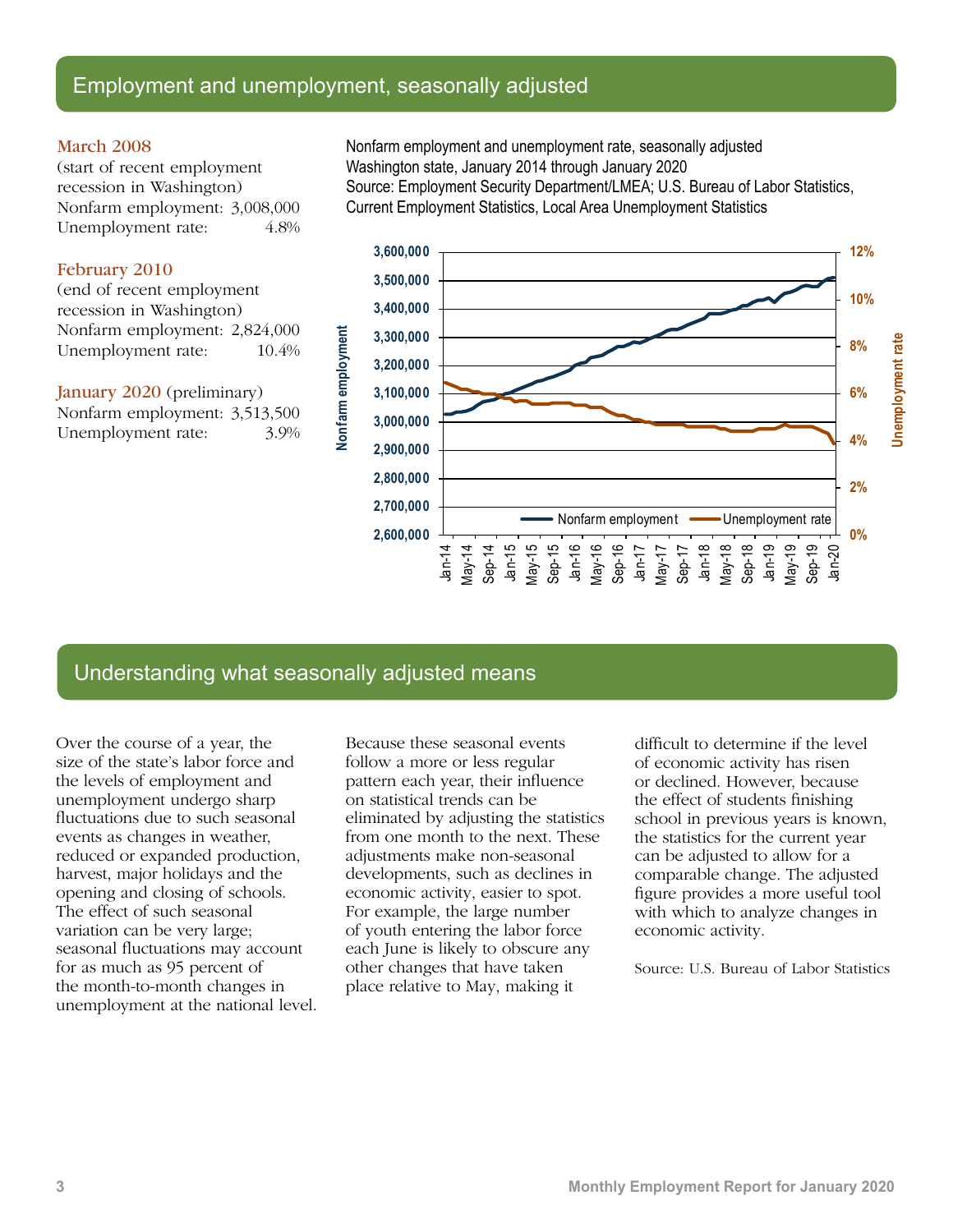## U-6 unemployment rate

#### U-6: Broader unemployment measure declined in the four quarter period ending September 2019

The U.S. Bureau of Labor Statistics (BLS) recently updated its "alternative measures of labor underutilization" for states to include annual averages for 2019. One such alternative measure is the U-6 rate, which considers not only the unemployed population in the official "U-3" unemployment rate, but also marginally attached

workers and those employed part time for economic reasons. The U-6 rate is defined by BLS as the "total unemployed, plus all marginally attached workers, plus total employed part time for economic reasons, as a percent of the civilian labor force plus all marginally attached workers." This U-6 measure measures the "unemployed, underemployed, and those who are not looking but who want a job."

The U-6 unemployment rate for the third quarter of 2018 through the third quarter of 2019 for Washington state was 8.1 percent. This was lower compared to the 8.4 percent U-6 unemployment rate one year prior. The U.S. U-6 unemployment rate was 7.3 percent over the same time period.

#### Alternate measures of labor underutilization, four-quarter moving average Washington state versus U.S. U-6 unemployment rate



| Year | WA/U.S.   | Q <sub>1</sub> | Q2    | Q3    | <b>Annual average</b> |
|------|-----------|----------------|-------|-------|-----------------------|
| 2019 | <b>WA</b> | 8.1%           | 7.8%  | 8.1%  |                       |
|      | U.S.      | 7.6%           | 7.4%  | 7.3%  |                       |
| 2018 | <b>WA</b> | 9.0%           | 8.9%  | 8.4%  | 8.4%                  |
|      | U.S.      | 8.3%           | 8.1%  | 7.8%  | 7.7%                  |
| 2017 | WA        | 10.0%          | 9.7%  | 9.4%  | 9.2%                  |
|      | U.S.      | 9.5%           | 9.2%  | 8.9%  | 8.5%                  |
| 2016 | WA        | 10.9%          | 10.7% | 10.7% | 10.3%                 |
|      | U.S.      | 10.1%          | 9.9%  | 9.8%  | 9.6%                  |
| 2015 | <b>WA</b> | 12.0%          | 11.7% | 11.4% | 11.0%                 |
|      | U.S.      | 11.6%          | 11.3% | 10.8% | 10.4%                 |
| 2014 | WA        | 13.3%          | 12.8% | 12.4% | 12.5%                 |
|      | U.S.      | 13.4%          | 12.9% | 12.5% | 12.0%                 |
| 2013 | <b>WA</b> | 16.4%          | 15.7% | 14.8% | 14.0%                 |
|      | U.S.      | 14.5%          | 14.3% | 14.1% | 13.8%                 |
| 2012 | WA        | 17.6%          | 17.0% | 17.1% | 16.9%                 |
|      | U.S.      | 15.6%          | 15.3% | 15.0% | 14.7%                 |

Source: Bureau of Labor Statistics: **[https//www.bls.gov/lau/stalt.htm](https://www.bls.gov/lau/stalt.htm).**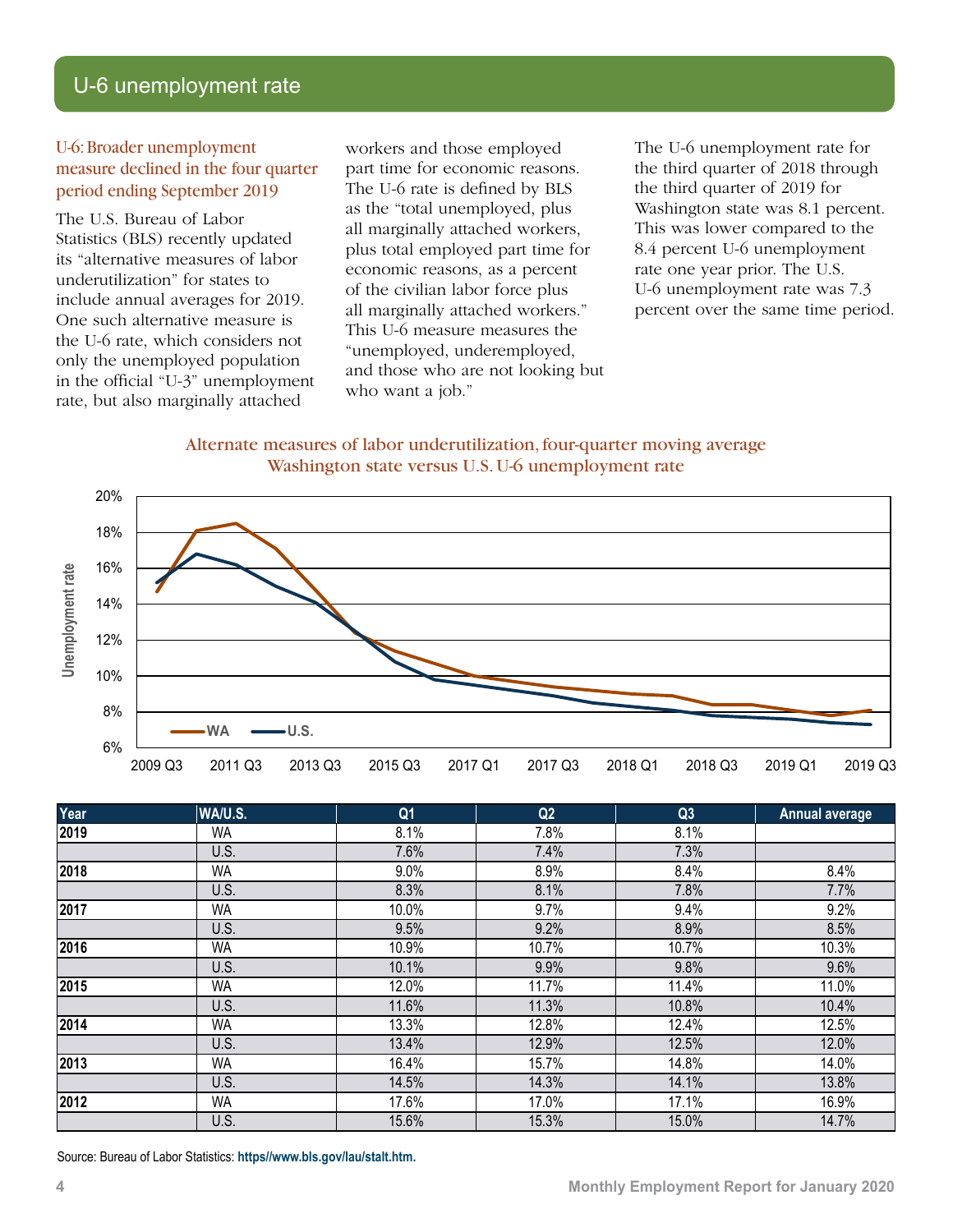## Industry employment in Washington, seasonally adjusted

#### One-month employment change by industry

Based on a BLS survey of businesses and governments, Washington gained an estimated 6,800 jobs during the month, on a seasonally adjusted basis:

- Overall, nine industries expanded employment in December and four contracted.
- Private sector employment is estimated to have increased by 5,700 and government employment increased by 1,100.
- Retail trade employment rose by 3,300 overall, with 3,500 jobs gained in other retail trade.
- The number of jobs in leisure and hospitality increased by 2,300, with an increase of 2,100 in arts, entertainment and recreation.
- Employment in professional and business services increased by 1,900 overall, with 1,200 jobs added in employment services.
- Manufacturing employment grew by 800, with 600 jobs added in durable goods manufacturing and 200 jobs added in nondurable goods manufacturing.
- Employment in construction decreased by 3,500 with 2,700 jobs subtracted by specialty trade contractors.

Estimated one-month employment change by industry, seasonally adjusted Washington state, December 2019 to January 2020 Source: Employment Security Department/LMEA; U.S. Bureau of Labor Statistics, Current Employment Statistics

| <b>Total nonfarm</b>                      | 6,800    |
|-------------------------------------------|----------|
| Retail trade                              | 3,300    |
| Leisure and hospitality                   | 2,300    |
| Professional and business services        | 1,900    |
| Information                               | 1,200    |
| Government                                | 1,100    |
| Manufacturing                             | 800      |
| Transportation, warehousing and utilities | 400      |
| Mining and logging                        | 100      |
| Education and health services             | 100      |
| <b>Financial activities</b>               | $-100$   |
| Wholesale trade                           | $-200$   |
| Other services                            | $-600$   |
| Construction                              | $-3,500$ |

**Did you know** that you can subscribe for email updates on a number of Employment Security Department topics all at once? Go to *[esd.wa.gov/labormarketinfo](http://esd.wa.gov/labormarketinfo)* and select the email icon at the top of the page.

Enter your email address and subscribe by checking the boxes for topics such as:

Labor market information News releases Employer news and resources Paid Family and Medical Leave Employer information Shared work WorkSource system Unemployment insurance **Training** 

Many more to come, so sign up today for your email updates!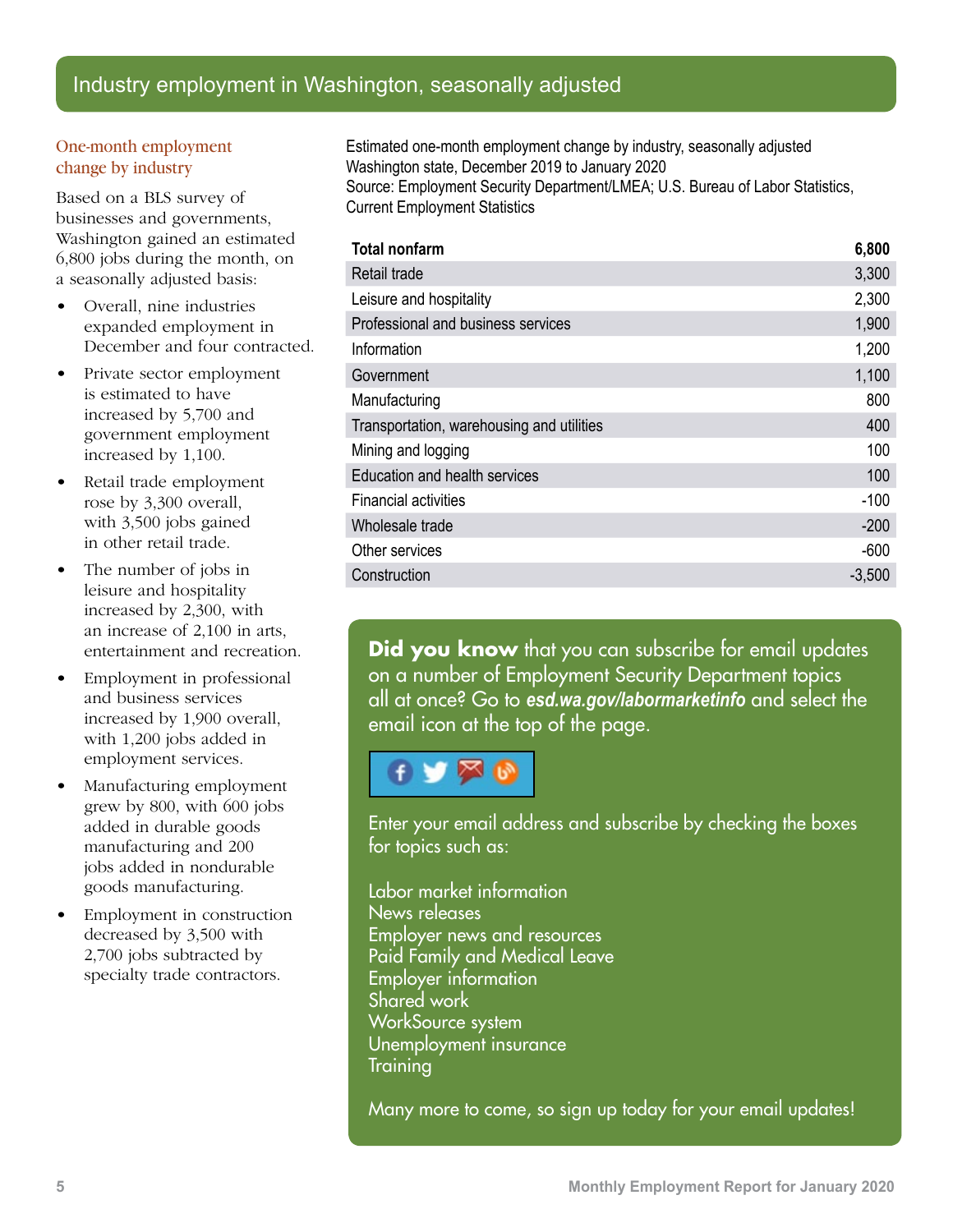## Industry employment in Washington, not seasonally adjusted

#### Change by industry over the year

Based on a BLS survey of businesses and governments, Washington added an estimated 79,400 jobs from January 2019 through January 2020.

- Overall, twelve major industries expanded and one contracted.
- Private sector employment rose 2.6 percent, up an estimated 74,000 jobs.
- Public sector employment rose 0.9 percent, up an estimated 5,400 jobs.
- Professional and business services employment increased by 14,000, led by an 8,700 increase in professional, scientific and technical services.
- Education and health services employment increased by 12,200 overall, with 11,500 jobs added in health services and social assistance.
- Employment in leisure and hospitality is up by 11,700, led by a gain of 5,500 jobs in art, entertainment and recreation.
- Employment in information is up 9,200 with the number employed as software publishers up 3,400.
- Retail trade added 8,600 jobs overall, with 11,800 jobs added in other retail trade.

Estimated employment change by industry over the year, not seasonally adjusted Washington state, January 2019 through January 2020 Source: Employment Security Department/LMEA; U.S. Bureau of Labor Statistics, Current Employment Statistics

| <b>Total nonfarm</b>                      | 79,400 |
|-------------------------------------------|--------|
| Professional and business services        | 14,000 |
| Education and health services             | 12,200 |
| Leisure and hospitality                   | 11,700 |
| Information                               | 9,200  |
| Retail trade                              | 8,600  |
| Government                                | 5,400  |
| Transportation, warehousing and utilities | 5,100  |
| Construction                              | 4,900  |
| <b>Financial activities</b>               | 3,000  |
| Wholesale trade                           | 2,900  |
| Manufacturing                             | 1,900  |
| Other services                            | 1,000  |
| Mining and logging                        | -500   |

**Did you know** that you can access our report archives online? Go to *esd.wa.gov/labormarketinfo* and select "**Report library/downloads**" under the Quick Links!

#### **OUICK LINKS**

**LMI HOMEPAGE** 

Labor Market Info home Contact an economist Provide website feedback Contact labor market staff

#### **FREQUENTLY USED LINKS**

Labor area summaries Learn about an occupation Apprenticeships LMI flyers and brochures Facts and figures report Report library/downloads

#### **EMPLOYMENT**

Monthly employment report Employment estimates (WA-QB and **CES** Covered employment (QCEW) **Occupations (OES)** Projections

The Labor Market and Economic Analysis (LMEA) team is your one stop data shop comprised of state/regional economists, economic analysts, researchers, and many others who collect and analyze data about Washington's employment conditions, economy, job market and workforce. We also provide program evaluation, research and analysis in response to federal and state legislative mandates, stakeholder requests and ESD needs.

## Monthly unemployment rates

**January 2020** Washington state: 3.9% seasonally adjusted

Nationwide: 3.6% seasonally adjusted

Labor force by county snapshot not seasonally adjusted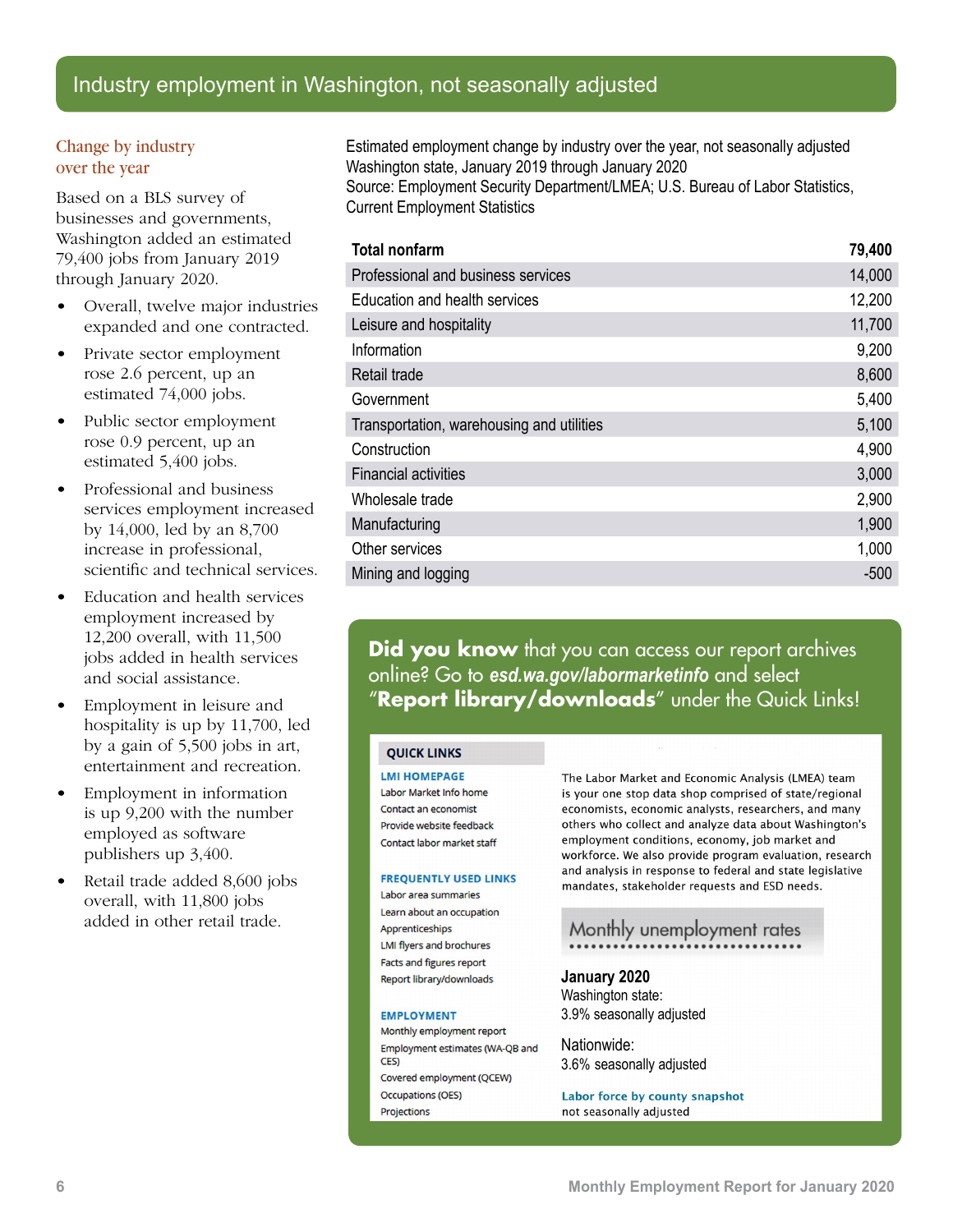## Seasonally adjusted employment

Seasonally adjusted numbers account for normal seasonal patterns that occur year after year, such as strong seasonal hiring in retail trade around the holidays. Taking into account normal seasonal variations makes it possible to see unusual changes in employment levels.

Normal seasonal change is the expected monthly change in employment based on history.

Estimated change is the employment change over the month based on BLS survey data.

Seasonally adjusted change is

change in employment accounting for normal seasonal patterns.

Based on historical patterns, Washington employment typically decreases by 40,800 from December to January. This year the state lost an estimated 34,000 jobs, amounting to a seasonally adjusted increase of 6,800 jobs.

• Typically, manufacturing decreases by 2,200 in January. On a seasonally adjusted basis, manufacturing employment increased by 800 as the estimated decrease was 1,400.

Normal seasonal change, estimated change and seasonally adjusted change Washington state, January 2020

Source: Employment Security Department/LMEA; U.S. Bureau of Labor Statistics, Current Employment Statistics

|                                           | <b>Normal</b><br>seasonal<br>change | <b>Estimated</b><br>change | <b>Seasonally</b><br>adjusted<br>change |
|-------------------------------------------|-------------------------------------|----------------------------|-----------------------------------------|
| <b>Total nonfarm</b>                      | $-40,800$                           | $-34,000$                  | 6,800                                   |
| Government                                | 1,200                               | 2,300                      | 1,100                                   |
| Mining and logging                        | $-100$                              | 0                          | 100                                     |
| Information                               | $-400$                              | 800                        | 1,200                                   |
| <b>Financial activities</b>               | $-900$                              | $-1,000$                   | $-100$                                  |
| Wholesale trade                           | $-1,400$                            | $-1,600$                   | $-200$                                  |
| Other services                            | $-1,600$                            | $-2,200$                   | $-600$                                  |
| Manufacturing                             | $-2,200$                            | $-1,400$                   | 800                                     |
| Education and health services             | $-2,900$                            | $-2,800$                   | 100                                     |
| Transportation, warehousing and utilities | $-3,200$                            | $-2,800$                   | 400                                     |
| Construction                              | $-4,400$                            | $-7,900$                   | $-3,500$                                |
| Leisure and hospitality                   | $-6,100$                            | $-3,800$                   | 2,300                                   |
| Professional and business services        | $-7,400$                            | $-5,500$                   | 1,900                                   |
| Retail trade                              | $-11,400$                           | $-8,100$                   | 3,300                                   |

- The estimated employment decrease in construction was 7,900. The normal seasonal decrease is 4,400, so on a seasonally adjusted basis, construction employment fell by 3,500.
- The normal seasonal loss in leisure and hospitality employment is 6,100 in January. The estimated loss was 3,800, so employment increased by 2,300 on a seasonally adjusted basis.
- The employment increase on a seasonally adjusted basis was 1,900 in professional and business services in January. The normal seasonal decrease is 7,400. It is estimated to have decreased this January by 5,500.
- Employment in retail trade normally falls by 11,400. It is estimated to have decreased by 8,100 this January, so it increased by 3,300 on a seasonally adjusted basis.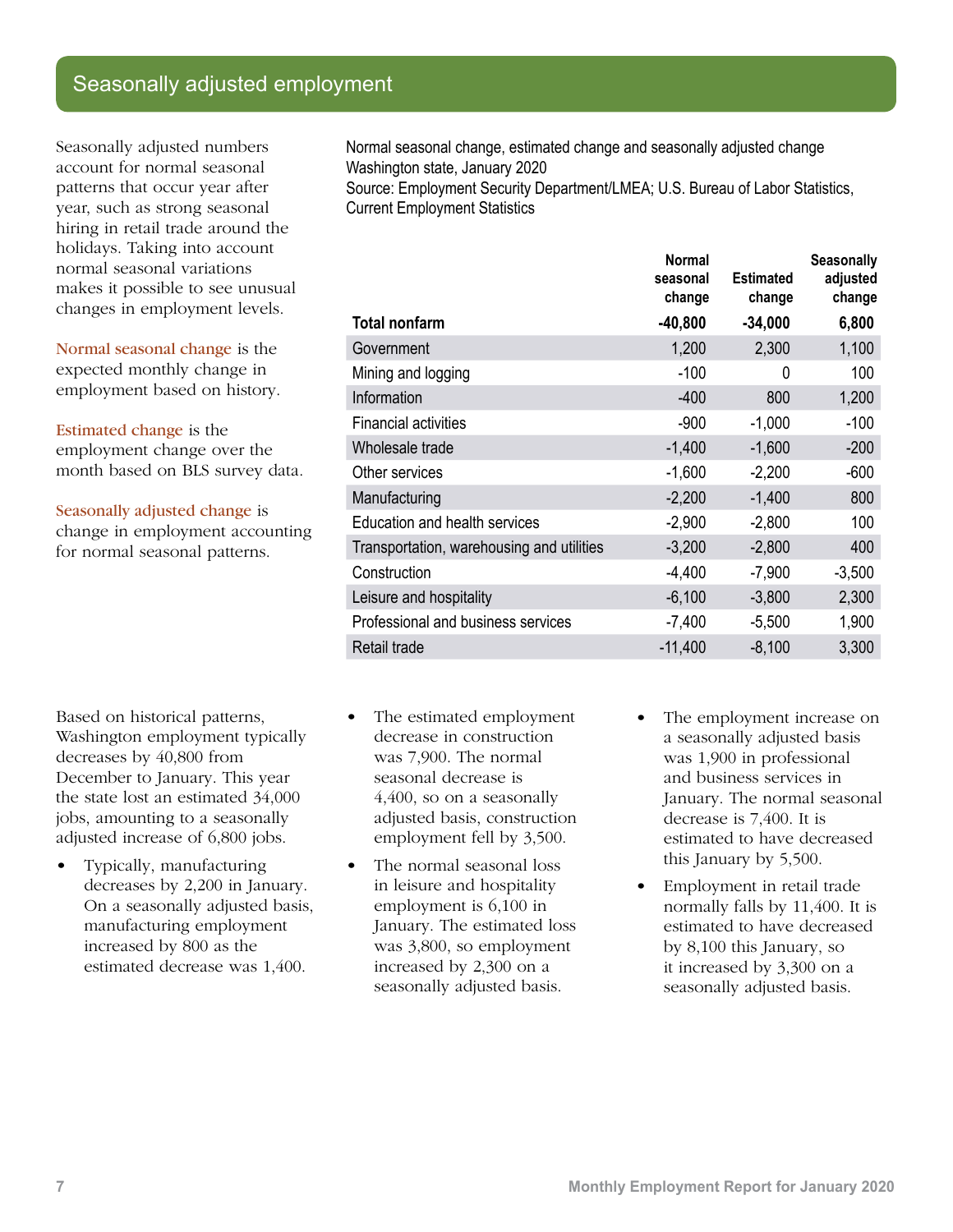## Benchmarking highlights

Benchmarking is a process that replaces employment estimates with the actual number of job gains or losses.

Each month, economists estimate monthly job gains and losses based on a survey of employers. Each quarter, economists benchmark the estimates by replacing them with data from employer tax records before applying seasonal adjustments.

With the release of January 2020 data, industry employment numbers have also been revised through the annual benchmarking process administered by the Bureau of Labor Statistics. Benchmarked employment data are now available through September 2019. Employment estimates for January 2020 presented in this report were based on the new data, plus seasonal adjustments.

The effect of these revisions on the underlying trend in nonfarm industry employment was minor. A table showing revised total nonfarm industry employment data on a seasonally adjusted basis from January to December 2019 [is available](https://esdorchardstorage.blob.core.windows.net/esdwa/Default/ESDWAGOV/labor-market-info/Libraries/Economic-reports/MER/2016%20Benchmark%20revisions.xlsx).

Based on benchmarked September 2019 data:

- The largest upward revision was for retail trade, up 900.
- Professional and business services had the largest downward revision of -2,500.

Quarterly benchmarked industry employment, seasonally adjusted Washington state, September 2019 Source: Employment Security Department/LMEA; U.S. Bureau of Labor Statistics, Quarterly Census of Employment and Wages

| Industry sector                           | <b>Revisions to</b><br>September 2019<br>employment level |
|-------------------------------------------|-----------------------------------------------------------|
| Total nonfarm                             | $-2,200$                                                  |
| Retail trade                              | 900                                                       |
| Construction                              | 600                                                       |
| <b>Financial activities</b>               | 400                                                       |
| Transportation, warehousing and utilities | 200                                                       |
| Leisure and hospitality                   | 200                                                       |
| Information                               | 100                                                       |
| Mining and logging                        | $\Omega$                                                  |
| Other services                            | 0                                                         |
| Manufacturing                             | 0                                                         |
| <b>Education and health services</b>      | $-100$                                                    |
| Government                                | $-300$                                                    |
| Wholesale trade                           | $-1,700$                                                  |
| Professional and business services        | $-2,500$                                                  |